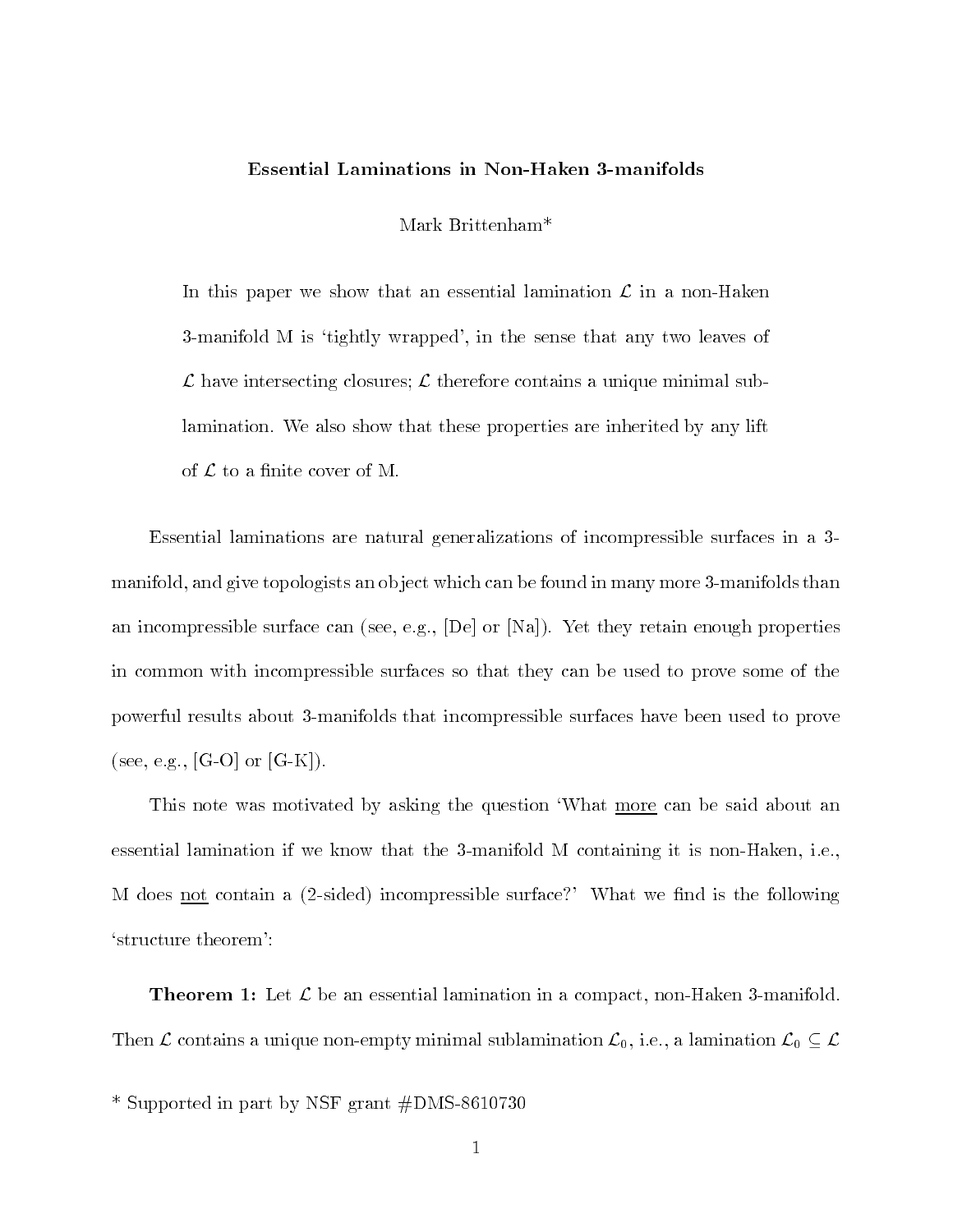with the property that  $\mathcal{L}_0 \subseteq \overline{L}$  for every leaf L of  $\mathcal{L}$ .  $\mathcal{L}_0$  can therefore be defined (a posteriori) as  $\mathcal{L}_0 = \bigcap \overline{\mathcal{L}} \neq \emptyset$ .  $\sim$   $\sim$   $\sim$   $\sim$  $\mathrm{L}\,\neq\emptyset$ .

Since a codimension-1 foliation without Reeb components is an example of an essential lamination, we have as an immediate consequence:

**Corollary 2:** A codimension-1 foliation  $\mathcal F$  without Reeb components in a compact non-Haken 3-manifold M contains a unique minimal set.

This corollary is of independent interest; it is also an interesting example of a foliationtheoretic result which (seemingly) requires a lamination-theoretic proof. Previously (see [La] or  $[C_0]$ ) it was known that  $\mathcal F$  has only a finite number of distinct minimal sets (that result does apply much more generally, however).

Thus (in a sense), in a non-Haken 3-manifold essential laminations must be `tightlywrapped'. This restriction on their structure adds a potentially useful new tool to the further study of essential laminations. In particular, since Haken manifolds are already fairly well-understood, this additional structure appears in exactly those 3-manifolds in which essential laminations will be the most useful: those which do not already contain an incompressible surface. It can therefore turn what might be perceived as a liability (the lack of an compact leaf, to which more classical techniques could apply) into an asset (extra information about the 'shape' of the lamination); see, e.g.,  $[Br1]$ . This usefulness will have its limitations, however: in the second section we demonstrate its lack of application to finding Haken finite coverings of non-Haken 3-manifolds, by showing that the same tightness property is inherited by any lift of  $\mathcal L$  to a finite cover of M.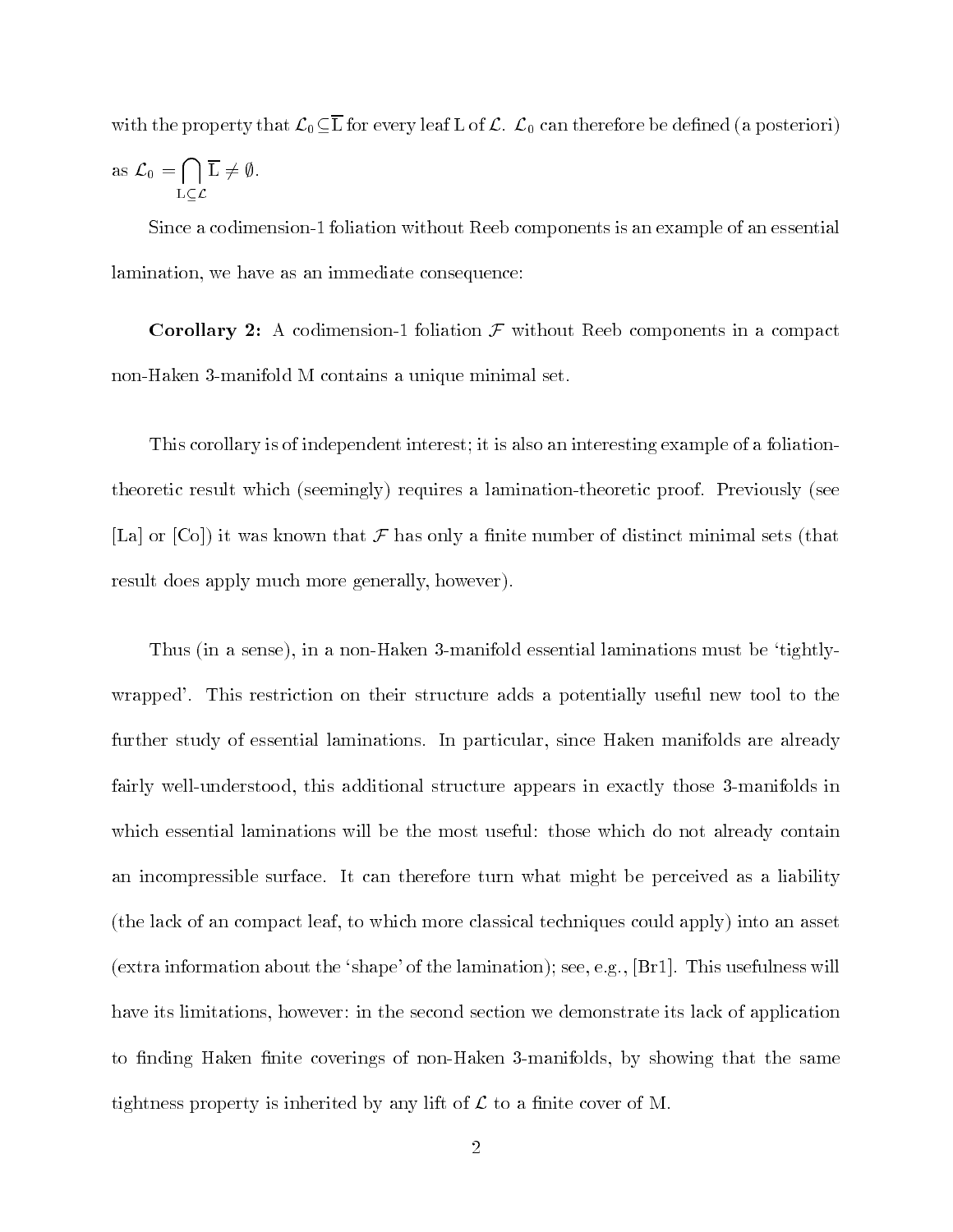## 1. Proof of Theorem 1:

The reader is referred to [G-O] for the basic concepts regarding essential laminations. We will assume throughout that the 3-manifold M in question is compact (hence closed, because M is non-Haken), connected, and orientable.

 $\bf{P}$  reposition  $\bf{J}$ . If M is an irreducible 3-manifold with non-empty boundary, then either M contains a closed (2-sided) incompressible surface or M is a handlebody.

Proof: Choose a  $\partial$ -component F of M. If it is incompressible, we are done. Otherwise there is a compressing disk D for F, and we begin building a <u>compression body</u> (see [Bo]) for M along F by writing  $M = M_0 \cup C_0$ , where  $C_0 = N(F \cup D)$  (i.e., it is  $N(F)$  with a 2-handle attached), and  $M_0$  is the rest of M.  $\partial M_0$  has boundary component  $F_0 = \partial N(F \cup D) \backslash F$ , and we again ask if this is incompressible in  $M_0$ . Continuing inductively, if at any stage  $F_i$ is incompressible in  $M_i$ , then it is incompressible in M, because  $F_i$  is also incompressible in  $C_i$  (turning it upside-down (i.e., turning its handlebody structure upside-down),  $C_i$  is basically  $N(F_i)$  with a bunch of 1-handles attached, so  $F_i \pi_1$ -injects). Otherwise, we can decompose F down to a collection of sphere  $\partial$ -components of some  $M_n$ . It is easy to see that  $M_n$  is irreducible (inductively), and so  $M_n$  then consists of a union of 3-balls = 0handles; Turning  $C_n$  upside-down then demonstrates that M is a union of 0-handles with 1-handles attached, i.e., is a handlebody.

**Lemma 4:** Every lamination  $\mathcal L$  contains a minimal sublamination, i.e., a non-empty lamination  $\mathcal{L}_0 \subseteq \mathcal{L}$  which contains no proper (non-empty) sublamination.

Proof: Look at the collection of non-empty sublaminations of  $\mathcal{L}$ , ordered by inclusion. Proof: Look at the collection of non-empty sublaminations of  $\mathcal{L}$ , ordered by inclusion.<br>Because M is compact, any sequence  $\mathcal{L}_0 \supseteq \mathcal{L}_1 \supseteq ...$  has a lower bound  $\bigcap_i \mathcal{L}_i \neq \emptyset$  (any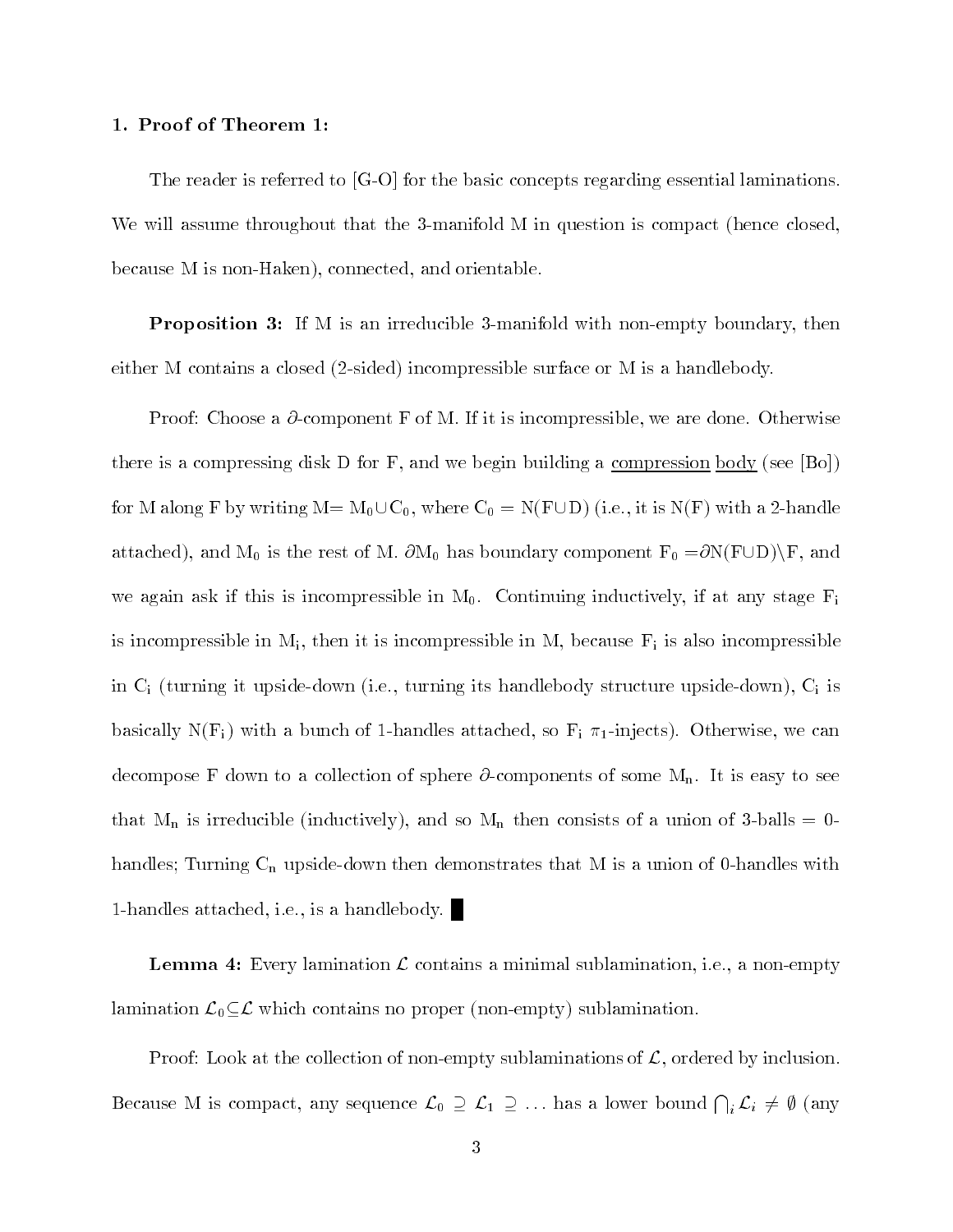finite intersection is non-empty, so the full intersection is; it is a lamination because any leaf of  $\mathcal L$  which has a point in the intersection is entirely contained in each  $\mathcal L_i$ , so is entirely contained in their intersection). Therefore, by Zorn's Lemma, this collection contains minimal elements, i.e., non-empty sublaminations properly containing no others.

**Lemma 5:** If  $\mathcal{L}'$  is an essential lamination obtained from the essential lamination  $\mathcal{L}$ by splitting  $\mathcal L$  open (see [G-O]) along some finite collection of leaves, and if  $\mathcal L'$  contains a unique minimal sublamination, then  $\mathcal L$  contains a unique minimal sublamination.

Proof: From the definition of splitting it follows that there is a continuous surjection  $\pi : M \to M$  with  $\pi(\mathcal{L}') = \mathcal{L}$  which carries leaves of  $\mathcal{L}'$  onto leaves of  $\mathcal{L}$  (just crush the I-fibers of the splitting regions to points).

If  $\mathcal{L}_0$  is a non-empty minimal sublamination of  $\mathcal{L}$ , then  $\mathcal{L}'_0=\pi^{-1}(\mathcal{L}_0)\cap\mathcal{L}'$  is a sublamination of  $\mathcal{L}'$ . By assumption,  $\mathcal{L}'$  contains a unique minimal sublamination C', so because there is a minimal sublamination of  $\mathcal{L}'$  in  $\mathcal{L}'_0$  (there is a minimal sublamination for  $\mathcal{L}'_0$ , thought of on its own, which must then be minimal for  $\mathcal{L}'$ , as well), it follows that  $C' \subseteq \mathcal{L}'_0$ .

But then  $\pi(C') \subseteq \pi(\mathcal{L}'_0) = \mathcal{L}_0$  is closed in M (C' is closed hence compact in M, so  $\pi(C')$  is compact hence closed in M) and saturated (leaves go to leaves under  $\pi$ ), so is a non-empty sublamination of  $\mathcal L$  contained in  $\mathcal L_0$ ; therefore,  $\mathcal L_0 = \pi(C')$  by the minimality of  $\mathcal{L}_0$ . Therefore <u>every</u> minimal sublamination of  $\mathcal L$  is equal to  $\pi(C')$ , i.e., there is only one.

Now let  $\mathcal{L} \subseteq M$  be an essential lamination carried with full support by an essential branched surface  $B \subseteq M$ , with M compact.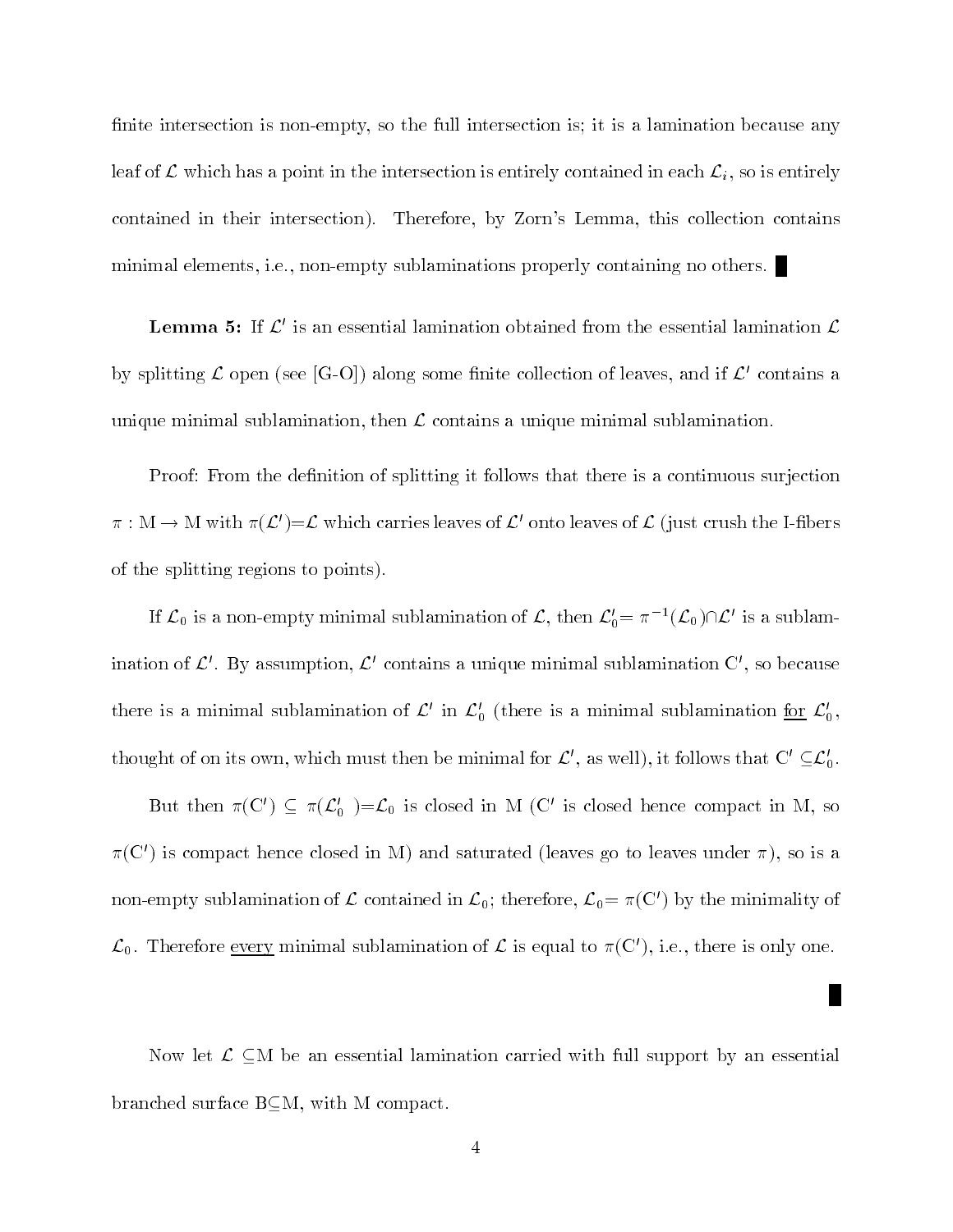**Proposition 6:** If M is non-Haken, then  $M\int(N(B))$  consists of handlebodies; in particular, B is connected.

Proof: By the above proposition, if some component  $M_0$  is not a handlebody, then it contains a closed incompressible surface  $F \subseteq M_0$ . The branched surface BUF then carries the lamination  $\mathcal{L}\cup\mathbb{F}$  with full support, and it is easy to verify that B $\cup\mathbb{F}$  is essential in M. The surface F misses the branch locus of  $B\cup F$ , so  $B\cup F$  has no disks of contact or monogons because B doesn't;  $\partial_h N(B \cup F)$  is incompressible by the choice of F, and has no disk or sphere components because F is not a disk or sphere; and  $M\setminus N(B\cup F)$  is irreducible, again by choice of F. Finally,  $B\cup F$  has no Reeb branched surface: since B doesn't have one, any such would have to include  $F$ . But since any lamination carried by  $F$  must contain a surface homeomorphic to  $F$  (the first leaf you meet falling in along an I-fiber must be a 1-fold cover of a component of  $\partial N(F)=F\cup F$ ), F must be a torus, and the Reeb component must consist of a surface parallel to F together with planar leaves limiting on it from parts of B. But this is impossible, because this would require branch curves along F, which do not exist.

Therefore by [G-O] every leaf of  $\mathcal{L}\cup F$ , and F in particular, is  $\pi_1$ -injective in M, making M Haken (it is already irreducible by [G-O]). But this contradicts our hypothesis, so every component  $M_0$  is a handlebody. It follows that B is connected; if it weren't, then some component of  $M\int(N(B))$  would have more than one  $\partial$ -component.

Essential laminations carried by branched surfaces with the above property are studied in [H-O], where they are called 'full'; this result therefore says that every essential lamination in a non-Haken 3-manifold is full.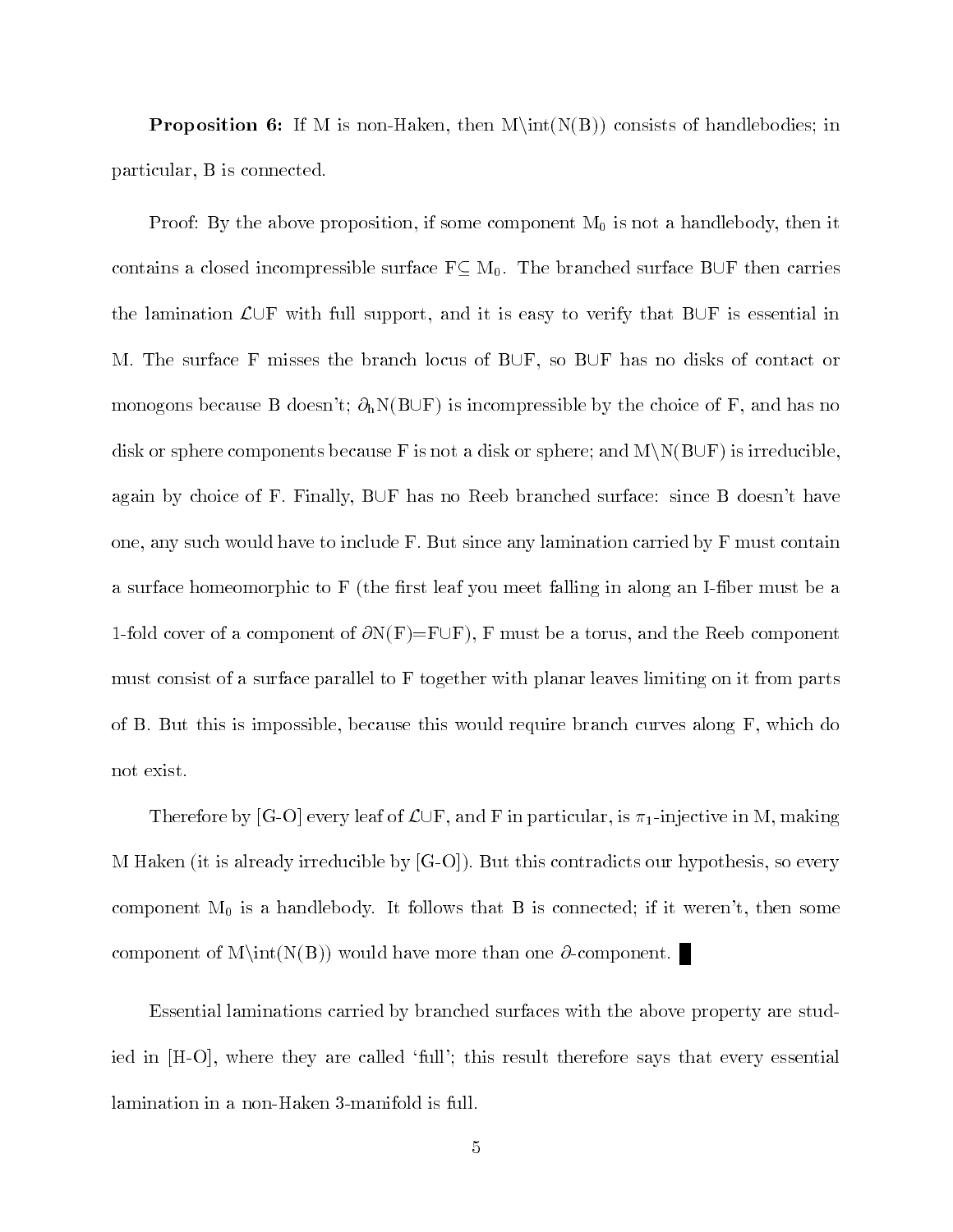**Proposition 7:** M and  $\mathcal{L}$  as above. Then for any two leaves  $L_1$ ,  $L_2$  of  $\mathcal{L}$ , the intersection of their closures,  $\overline{L}_1 \cap \overline{L}_2$  is non-empty.

Proof: Consider the essential lamination  $\mathcal{L}_0 = \overline{L}_1 \cup \overline{L}_2$ , carried (see [G-O]) with full support by some essential branched surface  $B_0$ . Split  $\mathcal{L}_0$  open along  $L_1$  and  $L_2$ ; call the resulting lamination  $\mathcal{L}'$ .  $\mathcal{L}'$  is still carried by  $B_0$ , and there is a canonical projection  $\pi:\mathcal{M}\to\mathcal{M}$  with  $\pi(\mathcal{L}')=\mathcal{L}_0$  which takes an I-fiber of B<sub>0</sub> to itself. Let A<sub>k</sub>, for k=1,2, be the inverse image, in  $\mathcal{L}'$ , of the leaf  $L_k$ , under  $\pi$ . Each consists of one or two leaves, bounding an I-bundle component of  $M|\mathcal{L}'$ , and each leaf maps onto  $L_k$  under  $\pi$ . The essential lamination  $\mathcal{L}^{\prime}$  meets the I-fibers of  $B_0$  in nowhere-dense sets; this is because  $L_1 \cup L_2$  is dense in  $\mathcal{L}_0$ , and (in an I-fiber) these points have been replaced by intervals meeting  $\mathcal{L}'$  only in their endpoints.

By [G-O], the branched surface  $B_0$  is infinitely splittable to  $\mathcal{L}'$ ; there is a sequence  $B_0, B_1, B_2,...$  of essential branched surfaces carrying  $\mathcal{L}'$  (with full support), with  $\mathcal{L}' \subseteq$  $N(B_i) \subseteq N(B_{i-1}),$  and  $\cap N(B_i) = \mathcal{L}'$ . Applying Proposition 6 to B<sub>i</sub>, we can then conclude that it is connected. Since for each of the leaves  $A_k$ ,  $k=1,2$ , the support (in  $B_i$ ) of the sublamination  $\overline{A_k}$  is a (closed) sub-branched surface of  $B_i$ , it follows that these supports are not disjoint (otherwise they exhibit  $B_i$  as the union of two disjoint closed subsets). So there is an I-fiber  $\alpha_i$  of N(B<sub>i</sub>) which meets both  $\overline{A_1}$  and  $\overline{A_2}$ . In particular,  $\alpha_i$  meets  $A_1$ and  $A_2$ , in points  $x_i$  and  $y_i$ , respectively.

Consider the set of points  $x_i \subseteq A_1$ ; this sequence has a limit point x in  $L \subseteq \overline{A_1}$ . But because  $\mathcal{L}'$  met transverse arcs in nowhere-dense sets, it follows that the I-fibers of the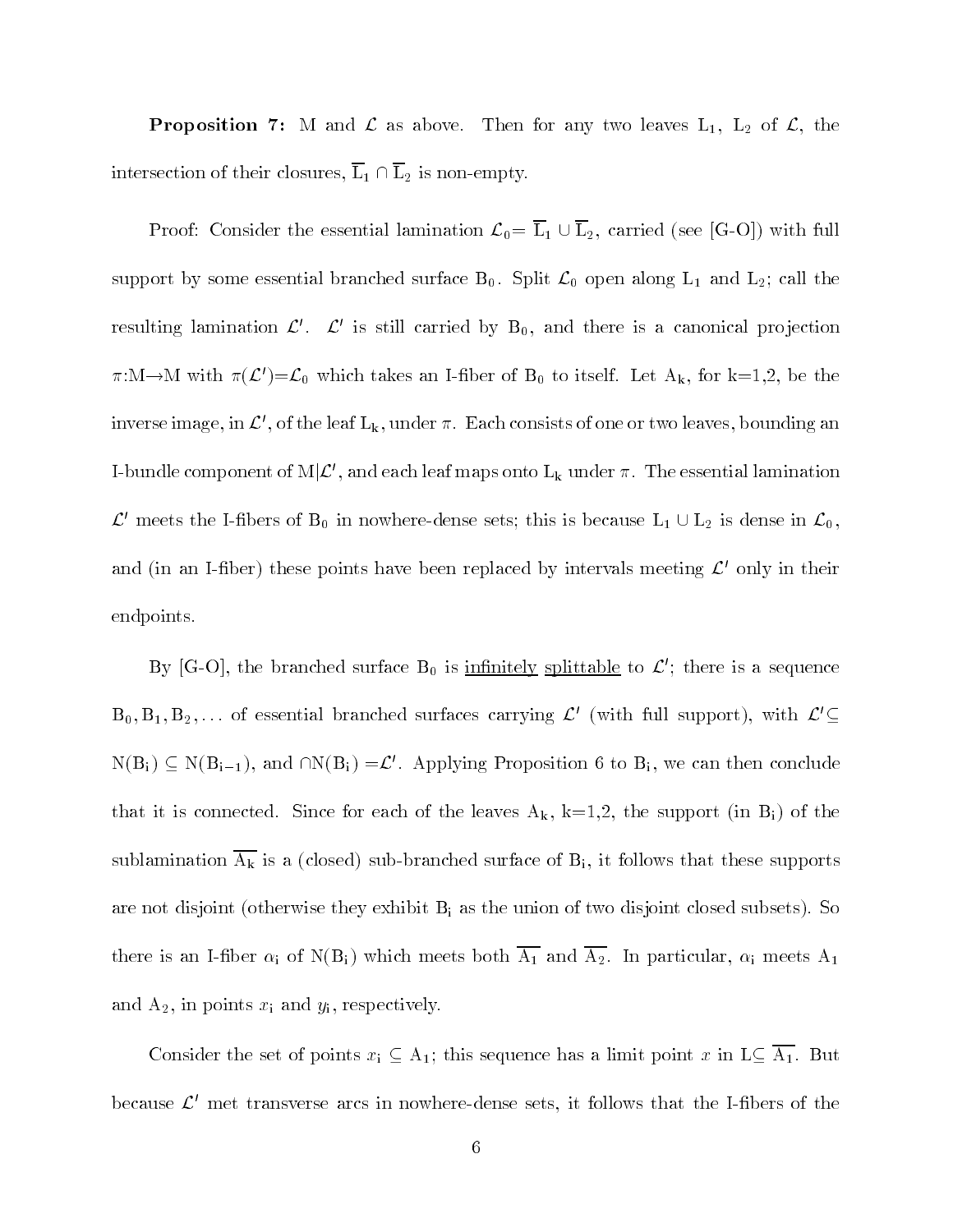$N(B_i)$  must be becoming uniformly short (the I-fibers of the  $N(B_i)$ ) are nested in the Ifibers of  $N(B_{i-1})$ , so their lengths must tend to zero, because  $\mathcal{L}'$  contains no transverse arcs). Therefore, the distance between  $x_i$  and  $y_i$  must be tending to zero; but then since the sequence  $x_i$  tends to  $x$ , it follows that the sequence  $y_i$  also tends to  $x$ . But the  $y_i$ are all in  $A_2$ , and so any limit point they have lies in  $\overline{A_2}$ , and therefore x lies in  $\overline{A_2}$ , i.e.,  $x \in A_1 \cap A_2$ , which is therefore non-empty. But because  $\pi(A_k)=L_k$  (so  $A_k\subseteq \pi^{-1}(L_k)$ ), it  $x \in A_1 \cap A_2$ , which is therefore non-e<br>then follows that  $\emptyset \neq \overline{A_1} \cap \overline{A_2} \subseteq \pi^{-1}(\overline{L_1})$  $(L_1) \cap (\pi^{-1}(L_2)) = \pi^{-1}(L_1 \cap L_2),$  so  $L_1 \cap L_2 \neq \emptyset$  in  $\mathcal{L}_0$ .

This now allows us to finish the proofs of the theorem and corollary. First, to unify them, if  $\mathcal L$  is actually a foliation  $\mathcal F$  without Reeb components, split it open along a (finite) collection of leaves to make it an essential lamination  $\mathcal{L}$  (i.e., so that it is carried by a branched surface). Now by Proposition 7, the closure of any two leaves intersect. Let  $\mathcal{L}_0$  be a minimal sublamination for  $\mathcal{L}$ , and write it as  $\mathcal{L}_0 = \overline{L_0}$  for  $L_0$  a leaf of  $\mathcal{L}_0$  ( $\overline{L_0}$ is a sublamination of  $\mathcal{L}_0$ , and so equals  $\mathcal{L}_0$  by minimality). Then for any leaf L of  $\mathcal{L}_1$ ,  $\overline{L} \cap \overline{L_0} = \overline{L} \cap \mathcal{L}_0$  is a non-empty sublamination of  $\mathcal{L}_0$  (it is easy to see that it is closed and saturated), and therefore by minimality it equals  $\mathcal{L}_0$ , i.e.,  $\mathcal{L}_0 \subseteq \overline{L}$  for <u>every</u> leaf L of L. But if  $\mathcal{L}_1 = \overline{L_1}$  is any other minimal sublamination for L, then the fact that  $\overline{L_0} \cap \overline{L_1}$ is non-empty implies that  $\mathcal{L}_0 = \overline{L_0} \cap \overline{L_1} = \mathcal{L}_1$ , so there is only one non-empty minimal sublamination. Therefore, by Lemma 5, our original lamination (or foliation) contains a unique minimal sublamination.

Finally, we finish with a slight improvement on the result  $\mathcal{L}_0 \subseteq \overline{L}$ :

**Corollary 8:**  $\mathcal{L}$ , M as above, with unique minimal sublamination  $\mathcal{L}_0$ . Let L be a leaf of  $\mathcal L$  having an end  $\epsilon$  (see [Ni]). Then the limit set of the end,  $\lim_{\epsilon}(L)$ , contains  $\mathcal L_0$ .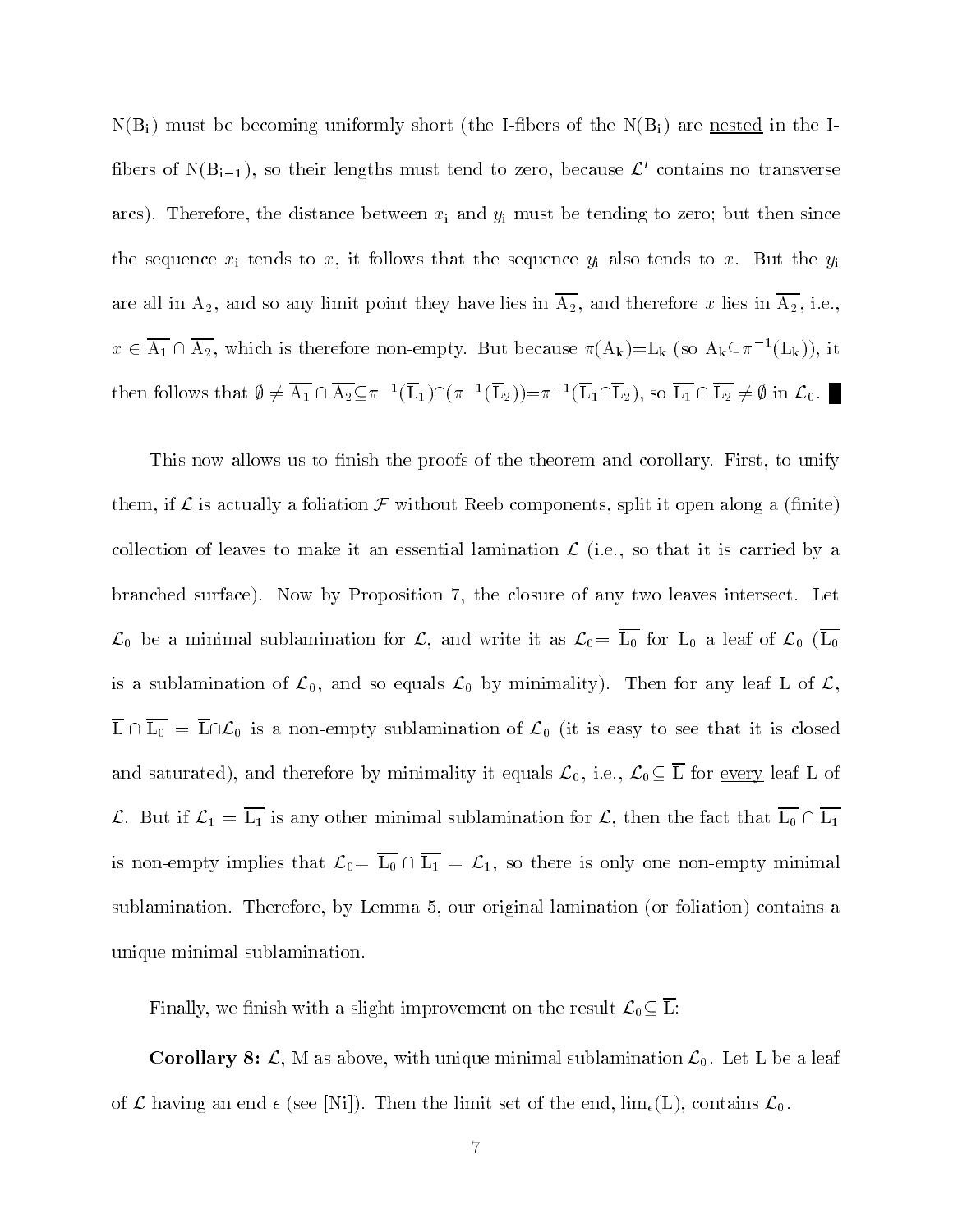Proof:  $\lim_{\epsilon}(L)$  is a closed, non-empty, saturated subset of  $\mathcal{L}$ , i.e., a sublamination. It therefore contains  $\mathcal{L}_0$ .

In other words, not only does every leaf of  $\mathcal L$  limit on  $\mathcal L_0$ , but every end of every leaf does, as well.

## 2. Haken coverings of non-Haken 3-manifolds

The structure theorem above shows that the leaves of essential laminations in non-Haken 3-manifolds behave in a qualitatively different fashion, in general, from those of essential laminations in Haken manifolds. It therefore gives, in principle, a way to distinguish Haken manifolds from non-Haken ones: if a manifold contains an essential lamination which fails to have the property stated in the theorem, then the manifold must be Haken.

This distinction is potentially useful in determining when a laminar 3-manifold is virtually Haken. If M is non-Haken and contains an essential lamination  $\mathcal{L}$ , which therefore has the property that the closures of any two leaves intersect, and has a finite covering  $\pi:\mathcal{M}\to\mathcal{M}$  such that the inverse image  $\mathcal{L}'$  of  $\mathcal{L}$ , which is an essential lamination in M, has two leaves with disjoint closures, then M must be Haken, and so M is virtually Haken. This is a nice image; however, that is all it is:

**Theorem 9:** If  $\pi:\mathbf{M}\to\mathbf{M}$  is a finite covering, with M non-Haken and  $\mathcal{L}\subset\mathbf{M}$  an essential lamination with  $\mathcal{L}_0 \subseteq \mathcal{L}$  its unique minimal sublamination, then  $\mathcal{L}'_0 = \pi^{-1}(\mathcal{L}_0) \subseteq \pi^{-1}(\mathcal{L}) = \mathcal{L}'$ is the unique minimal sublamination of  $\mathcal{L}'$ ; consequently, any two leaves of  $\mathcal{L}'$  have intersecting closures.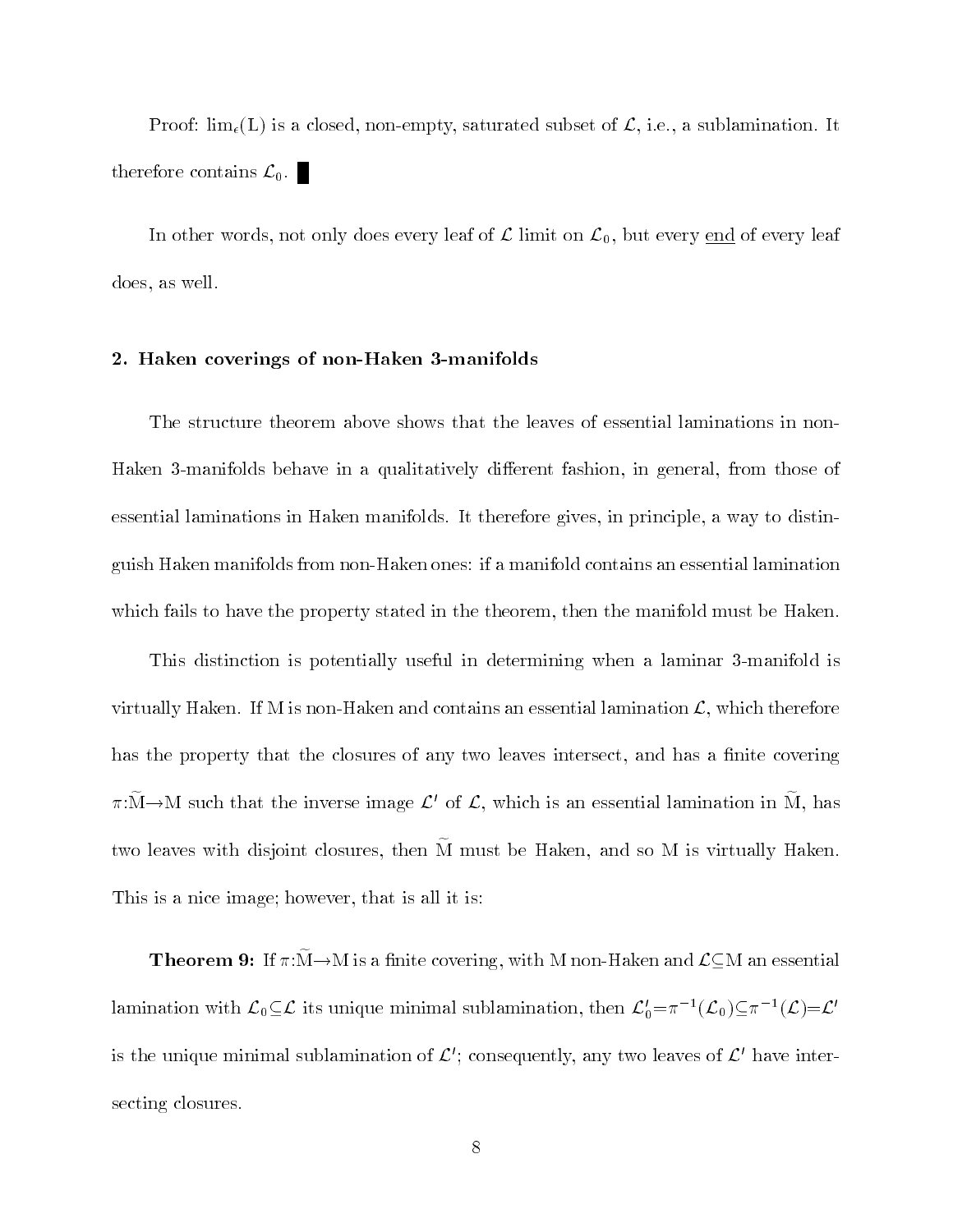This theorem therefore says that an essential lamination in a non-Haken 3-manifold is really tightly wrapped; it can't be unwrapped by passing to finite covers of M.

The only ingredient of the proof which we do not already have is the following result:

**Proposition 10:** If  $\pi$ , M, M,  $\mathcal{L}_0$ , and  $\mathcal{L}'_0$  are as above, and if  $\mathrm{L}'_0$ ,  $\mathrm{L}'$  are leaves of  $\mathcal{L}'_0$ with  $\overline{L'_0} \subseteq \overline{L'}$ , then  $\overline{L'_0} = \overline{L'}$ .

**Proof:** Suppose that  $L_0 \neq L'$ , so that  $L_0'$  is properly contained in L'; in particular,  $L'\cap L'_0=\emptyset$ . We will show that  $\pi(L'_0)\neq \mathcal{L}_0$ , which is a contradiction, because  $\pi|_{\overline{L}'_0}:L'_0\to \overline{L}_0$ , where  $L_0$  is the leaf of  $\mathcal{L}_0$  which  $L'_0$  maps to, is a covering map, hence onto, so  $\mathcal{L}_0\!=\!\overline{\mathcal{L}}_0\!=\!\overline{\pi(L_0')}\subseteq \!\pi(\overline{L_0'})\!\subseteq\!\mathcal{L}_0\,.$ 

To do this, let N(B) be a fibered neighborhood of a branched surface carrying  $\mathcal{L}_0$ , and let  $\mathbf{D} = \pi^{-1}(\mathbf{D})$  and  $\mathbf{N}(\mathbf{D}) = \pi^{-1}(\mathbf{N}(\mathbf{D}))$  (with I-fibers being carried to I-fibers under  $\pi$  ). Pick a fiber X of N(B), and consider  $\pi^{-1}(X)=X_1\cup\ldots\cup X_n$ . Pick a point  $x\in\mathcal{L}_0\cap X$ , and let  $\{x_1,\ldots,x_k\} = L_0' \cap \pi^{-1}(x)$ , with  $x_i \in X_i$ , for all i. Because  $L_0'$  is a closed set, for each  $x_i \in \mathcal{L}_0' \setminus L_0'$ (i.e., each i=k+1,...,n) there is an open neighborhood  $\mathcal{O}_i$  of  $x_i$  in  $X_i$  which misses  $\overline{L'_0}$ .

Consider  $\mathcal{O} = \pi(\mathcal{O}_1) \cap \ldots \cap \pi(\mathcal{O}_k) \subseteq X$ . Because  $\pi$  maps the fibers  $X_i$  homeomorphically to X, this is an open subset of X containing x. Consider  $\pi^{-1}(\mathcal{O}) \subset \pi^{-1}(X)$ ; note that  $\pi^{-1}(\mathcal{O}) \cap X_i \subseteq \mathcal{O}_i$  for k+1 $\leq i \leq n$ .

Now look at  $\pi^{-1}(\mathcal{O}) \cap X_k = \mathcal{O}'$  (so  $\pi(\mathcal{O}') \subseteq \mathcal{O}$ ). This is an open neighborhood of  $x_k$  in  $X_k$ . Because  $\overline{L'}$  contains  $(\overline{L'_0}$  and hence)  $x_k$ , there are points of L' in  $X_k$  which pass arbitrarily close to  $x_k$  and hence are contained in  $\mathcal{O}'$ . Choose one; call it  $y'_k$ . Then  $y'_k \notin \overline{L'_0}$ , and  $\pi^{-1}(\pi(y'_k)) \cap X_i = \pi^{-1}(y') \cap X_i \in \mathcal{O}_i$  are not in  $L'_0$  for  $k+1 \le i \le n$ . So by choosing a different point  $y'$  of  $\mathcal O$  we have increased the number of points, in the inverse image of a point of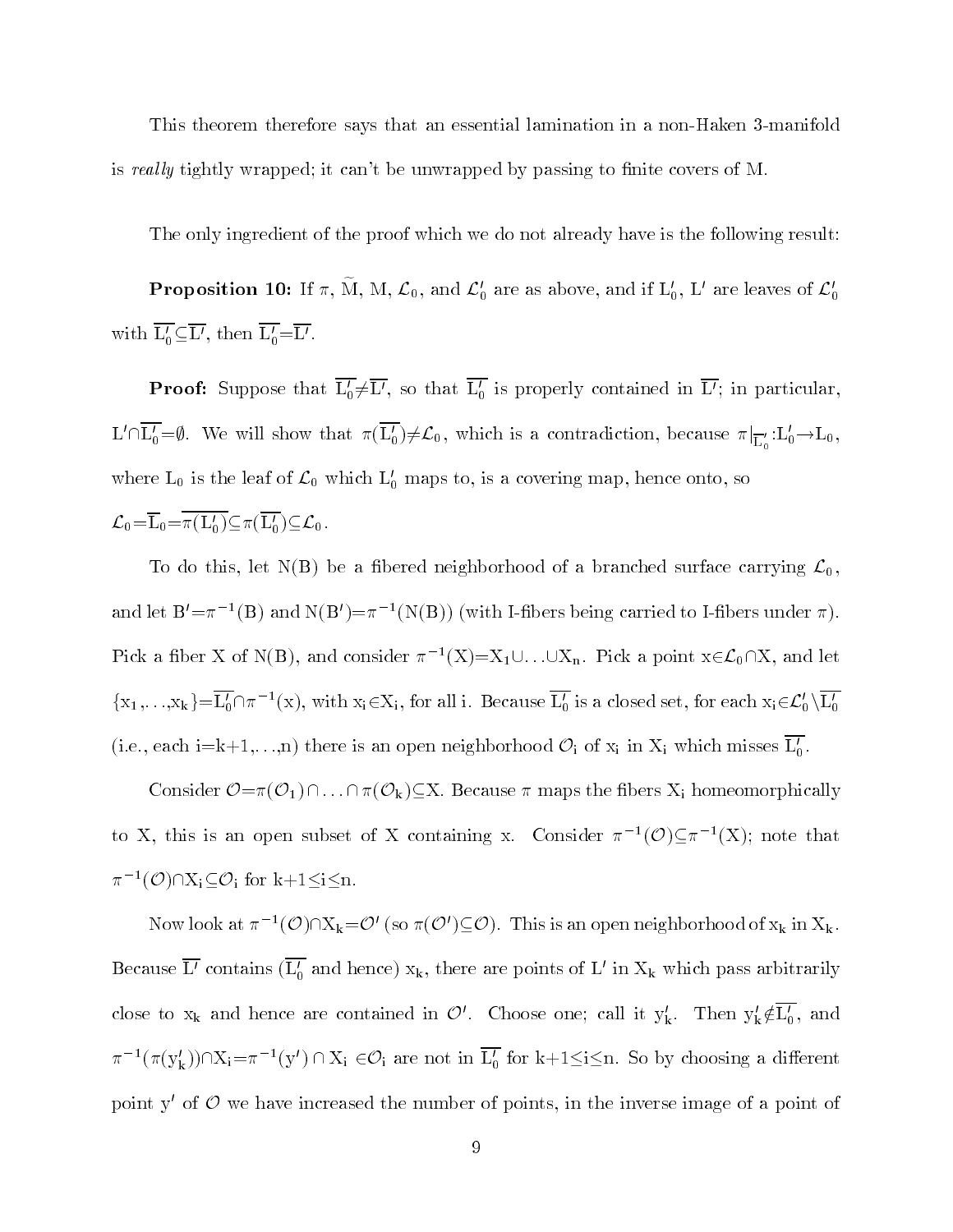$\mathcal{L}_0\cap X$ , which are not in  $\overline{L'_0}$ . Continuing, we can therefore find a point y of  $\mathcal{L}_0\cap X$  (in fact, in  $\mathcal{L}_0\cap\mathcal{O}$  with  $|\pi^{-1}(y)\cap(\mathcal{L}_0'\setminus L_0')|=n$ , i.e.,  $\pi^{-1}(y)\subseteq\mathcal{L}_0'\setminus L_0'$ . But this means that  $y\notin \pi(L_0'),$ a contradiction. So  $\overline{L'_0} = \overline{L'}$ .

The above result is a special case of a more general result on the structure of pullbacks of laminations under non-zero degree maps; see [Br1],[Br2].

**F** FOOT OF THEOREM  $\sigma$ . For technical reasons, we must mst (as in Froposition 7) split  $\mathcal{L}_0$  open along a leaf, to insure that  $\mathcal{L}_0$  (and hence  $\mathcal{L}'_0$ ) meets I-fibers of some (hence every) branched surface neighborhood in nowhere-dense sets. We will first prove Theorem 9 for this (possibly different) collection of laminations.

Proposition 10 implies that for any pair of leaves L, L' of  $\mathcal{L}'_0$ , either  $\overline{\text{L}} \cap \overline{\text{L}'} = \emptyset$  or  $\overline{L}=\overline{L'}$ . Consequently,  $\mathcal{L}'_0$  is the union of a finite number of disjoint minimal sublaminations  $\overline{L}_1,\ldots,\overline{L}_n$ . This is because the closure of any leaf is a minimal sublamination, and every minimal sublamination of  $\mathcal{L}'_0$  maps onto  $\mathcal{L}_0$  under  $\pi$ . Thus for a given leaf L of  $\mathcal{L}_0$ , every minimal sublamination of  $\mathcal{L}'_0$  contains an inverse image leaf of L, of which there are only finitely many.

Claim: n=1.

Otherwise, there is a branched surface closely approximating  $\mathcal{L}'_0$  which is not connected. To see this, just choose one whose fibered neighborhood has fibers with length less than  $\delta$  = half of the distance between two components of  $\mathcal{L}'_0$ ; this can be done because (as in Proposition 7)  $\mathcal{L}'_0$  meets I-fibers in nowhere-dense sets). But this also means that there is an (essential) branched surface B carrying  $\mathcal{L}_0$  with full support whose inverse image under  $\pi$  is not connected; choose one with fibers of the same short length  $\delta$ .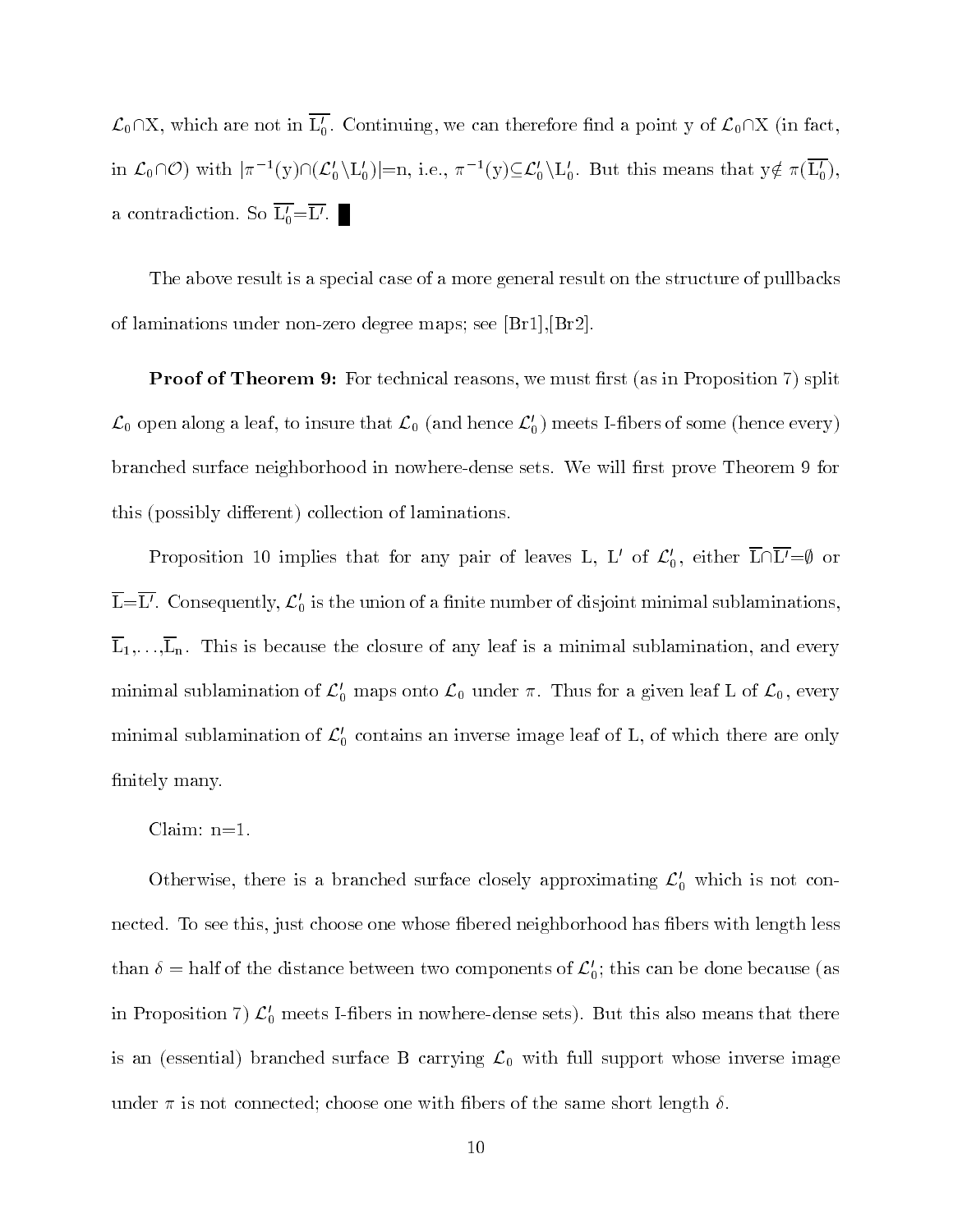But this situation is absurd; B has complement consisting entirely of handlebodies, hence so does  $\pi^{-+}$  (B) (the only thing that nintely covers a handlebody is a handlebody), so every component of  $M\ N(\pi^{-1}(B))$  has connected boundary, so  $\pi^{-1}(B)$  is connected.

Therefore  $\mathcal{L}'_0$  is a minimal sublamination of  $\mathcal{L}'$ . But then since for every leaf L' of  $\mathcal{L}', \pi(L')\subseteq \pi(L'),$  and since  $\mathcal{L}_0\subseteq L=\pi(L')$  for  $\pi(L')\subseteq L\subseteq \mathcal{L}$  (since  $\pi(L')=L$ ), we have that  $\pi(L')\cap\mathcal{L}_0\neq\emptyset$ , so  $L'\cap\pi^{-1}(\mathcal{L}_0)=L'\cap\mathcal{L}_0'\neq\emptyset$ . Therefore  $\mathcal{L}_0'\subseteq L'$ . So any two leaves of  $\mathcal{L}'$  have closures whose intersection contains  $\mathcal{L}'_0$ ; it is therefore the unique minimal sublamination of  $\mathcal{L}'.$ 

But now if we collapse our split open leaves of  $\mathcal{L}'_0$  back again, Lemma 5 then insures that  $\mathcal{L}'$  contains a unique minimal sublamination; in particular, it is the image under collapsing of the minimal sublamination  $\mathcal{L}'_0$ , i.e., it is the original  $\mathcal{L}'_0$ .

As a final note, we should point out that not only is this true for  $\pi^{-1}(\mathcal{L}) = \mathcal{L}'$ , but also for any sublamination  $\mathcal{L}'_1$  of  $\mathcal{L}'$ ; the closure of any leaf of  $\mathcal{L}'_1$  is the same whether we think we are in  $\mathcal{L}'_1$  or  $\mathcal{L}'$ , so it contains  $\mathcal{L}'_0$ . In particular, any essential branched surface carrying  $\mathcal{L}_1'$  has complement consisting of handlebodies. For otherwise (by the proof of Proposition 6) there would be an incompressible surface in M missing  $\mathcal{L}'_1$ , hence missing  $\mathcal{L}'_0$ , hence contained in the handlebody complement of some essential branched surface carrying  $\mathcal{L}_0'$ , a contradiction.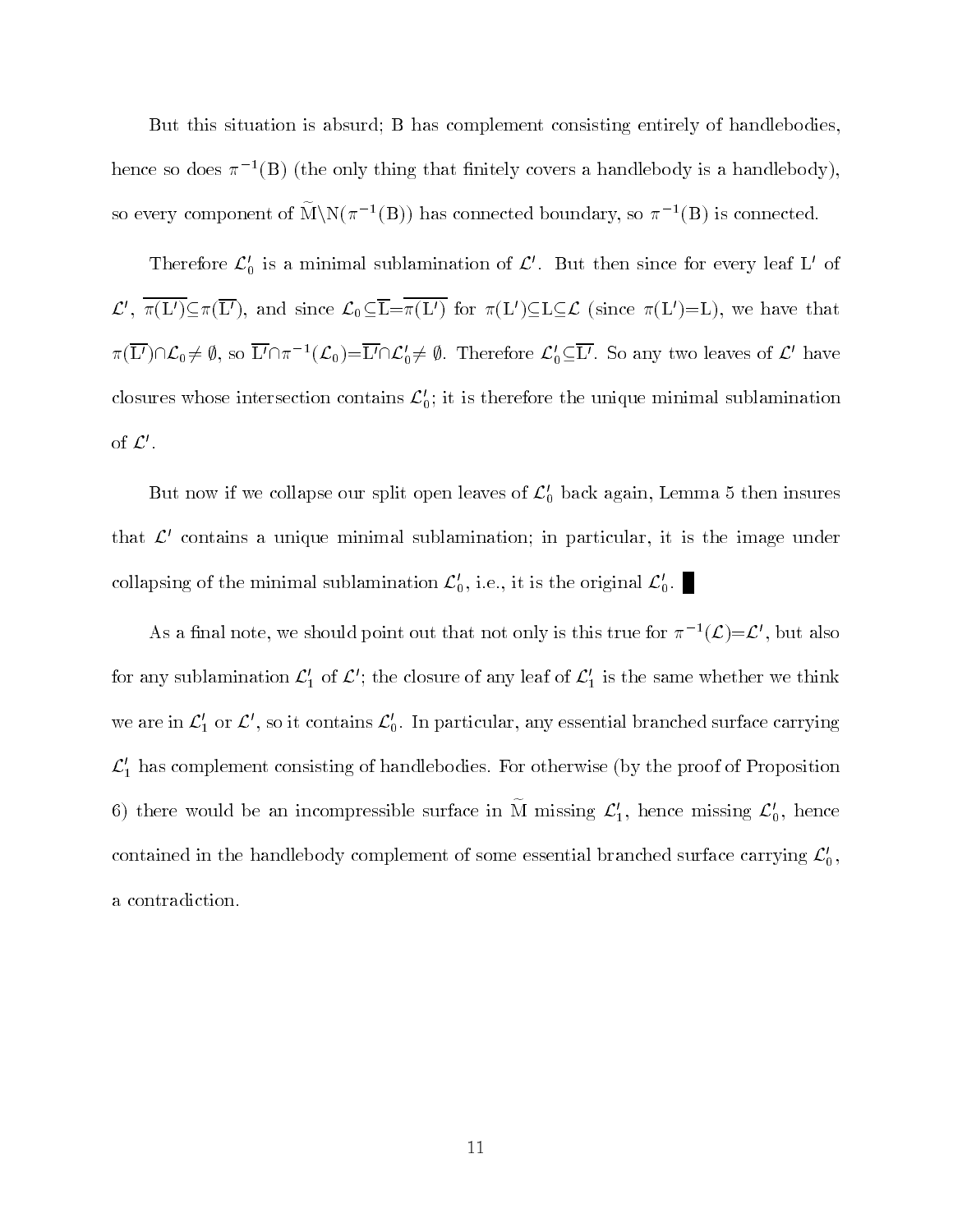## References:

- [Bo] F. Bonahon, Cobordism of automorphisms of surfaces, Ann. Sci. Ecol. Norm. Sup., ser. 4 no. 16 (1983) 237-270
- [Br1] M. Brittenham, Essential laminations and deformations of homotopy equivalences, I: from essential pullback to homeomorphism, preprint
- [Br2] M. Brittenham, Essential laminations and deformations of homotopy equivalences, II: the structure of  $p$ ullbacks, in preparation
- [Co] L. Conlon, Foliations of codimension-one, notes from lectures at Washington University, Fall 1989
- [De] C. Delman, Essential laminations in knot complements, Thesis, Cornell University, 1992
- [G-K] D. Gabai and W. Kazez, 3-manifolds with essential laminations are covered by solid tori, preprint
- [G-O] D. Gabai and U. Oertel, Essential laminations in 3-manifolds, Annals of Math. <sup>130</sup> (1989) 41-73
- [H-O] A. Hatcher and U. Oertel, Full laminations in 3-manifolds, preprint
	- [La] C. Lamoreux, Feuilles fermées et captage; applications, C.R. Acad. Sci. Paris 277 (10-73), 579-581
	- [Na] R. Naimi, Constructing essential laminations in some 3-manifolds, Thesis, Caltech, 1992